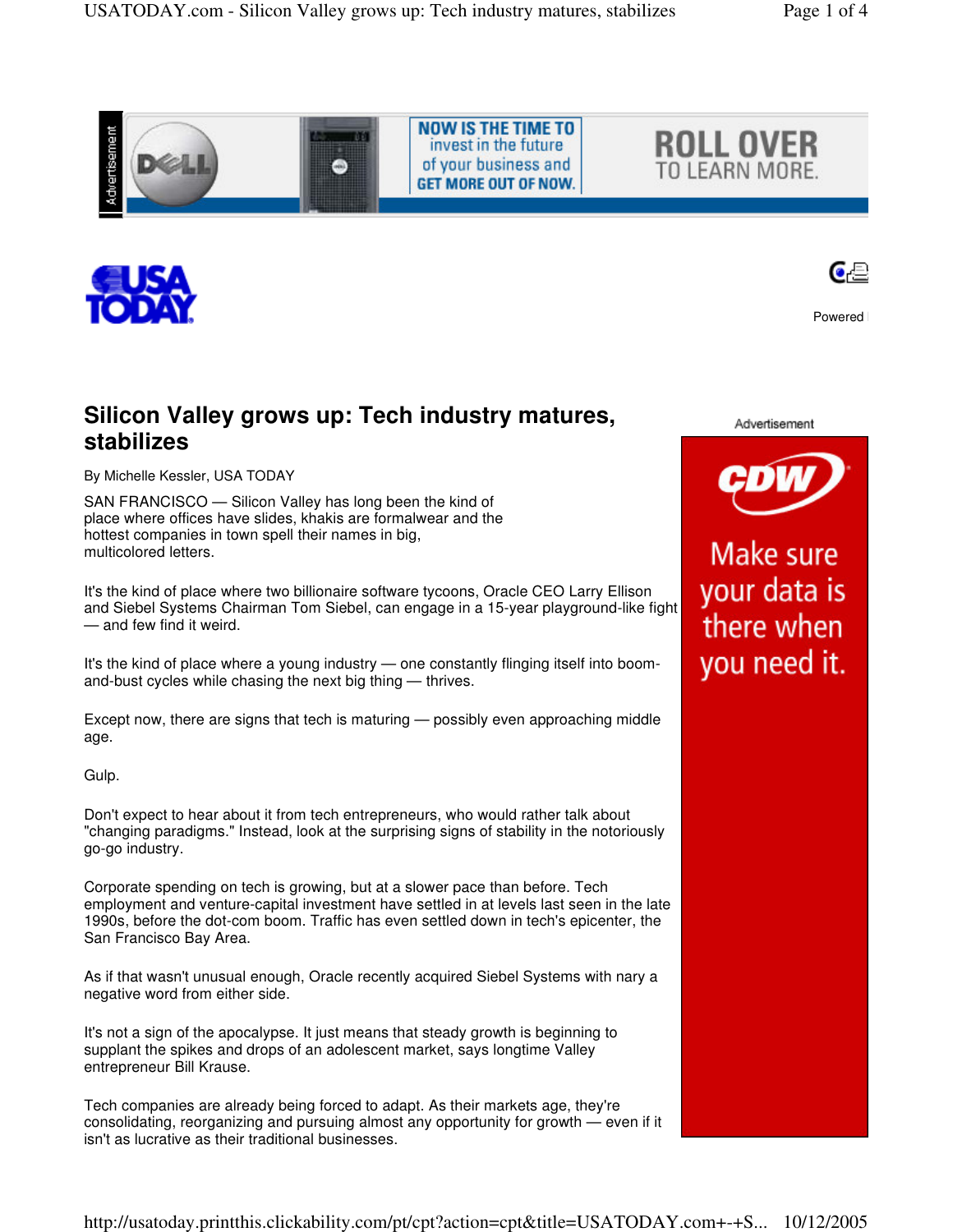These kinds of changes are the only way tech firms will thrive in an older industry, says Stanford University professor emeritus Bill Miller. But Miller argues that maturity isn't necessarily a bad thing. Older industries can be more predictable than those in flux.

And tech companies have had plenty of time to prepare for the shift. "After all, the industry is more than 50 years old," Miller says with a laugh.

Not all parts of tech are aging equally. Areas such as nanotechnology and biotechnology are still quite young. Search-engine firm Google sports boom-era growth rates. "I don't think the iPod is a mature market," says Jonathan Schwartz, president of computermaker Sun Microsystems.

It's areas such as PCs and corporate software that are growing up, experts say. Business tech spending is growing at about 6% a year, down from an average of 11% over the past several decades, says Stanford's Miller. After all, once businesses have a full range of tech tools, they don't need to keeping boosting budgets to buy tons of new stuff.

Take PCs. They used to change so fast that they lasted only about three years before needing an upgrade. Now, PCs are so speedy that even older models work fine. Thus, many are being kept in service for four years or more, tech analysts say.

As a result, PC sales are expected to grow just 8% in the USA this year, says researcher IDC. That's down from 15% in 1996.

"The old markets — places where venture capital had made its greatest returns — have matured," says prominent venture-capitalist Gary Morgenthaler.

## **Making changes**

That doesn't mean sales are stalling — just that they're not growing as fast as they used to. And that's enough to force companies to make changes. What they're doing:

•**Consolidating.** Tech companies spent \$207 billion on tech mergers and acquisitions last year, up from just \$65 billion in 2002, says researcher The 451 Group.

When a market is young, there are enough new customers for everybody. Once growth slows, "Companies acquire other companies to get their customer base," Krause says.

PC makers are a good example. Since 2002, Hewlett-Packard has acquired Compaq, Gateway has acquired eMachines, and IBM has sold its PC division to a Chinese rival, Lenovo.

In business software, Oracle has led the acquisition charge. In the last year, it has announced plans to acquire or take majority ownership in 10 companies. It spent \$16 billion just on Siebel and PeopleSoft.

•**Quietly reorganizing.** Tech companies must make bold moves to stay afloat in boomand-bust markets but can make more moderate reforms in quieter times.

Flashy Hewlett-Packard CEO Carly Fiorina was known for dramatic gestures, such as a massive attempt to reshape HP's corporate culture. She was ousted by HP's board in February and replaced by little-known NCR chief Mark Hurd.

Some Wall Street analysts called for big changes, such as a spinoff of HP's printer division. But Hurd has stuck to internal reforms and layoffs. HP shares have risen 38% in the six months he's been in the job.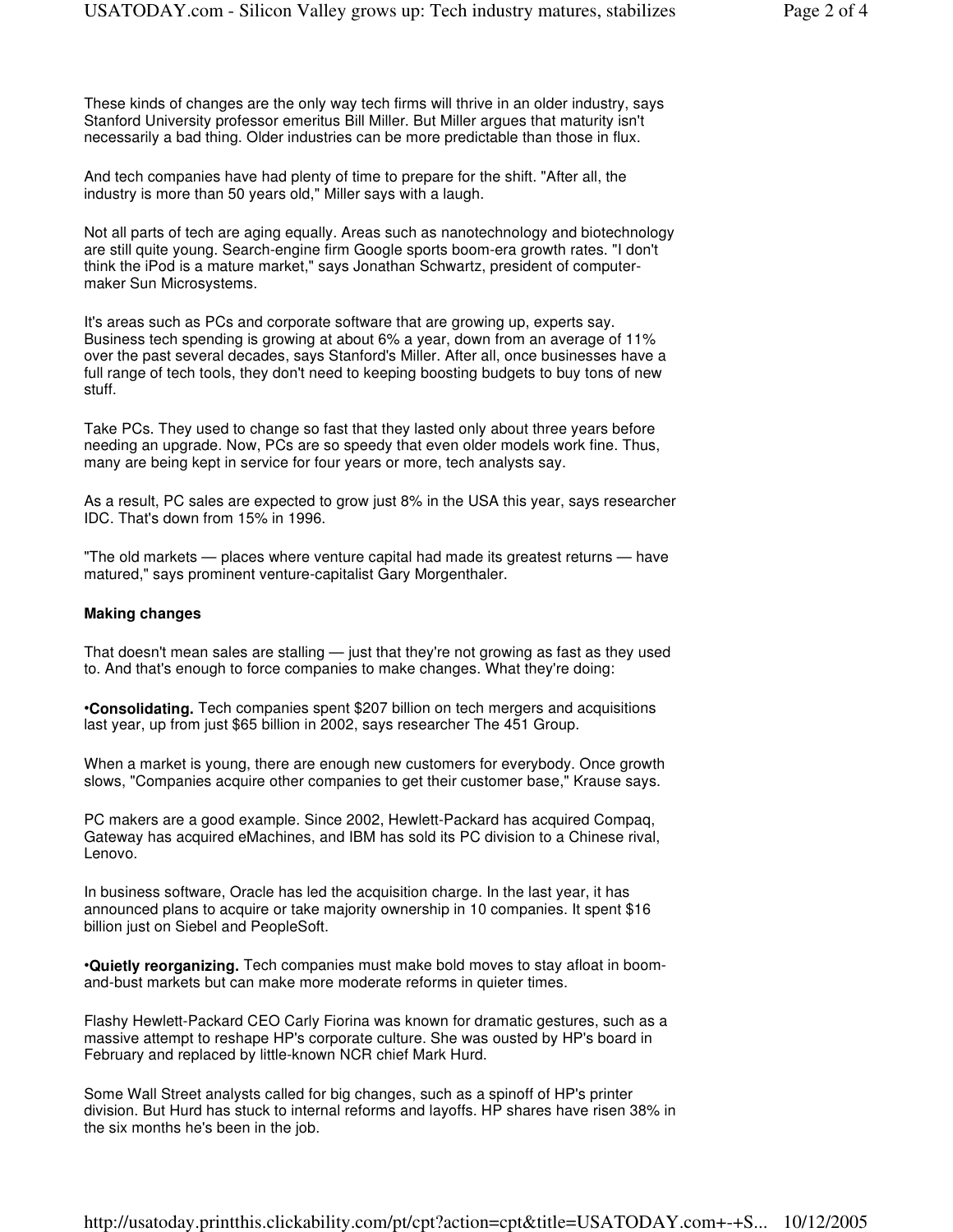Sun Microsystems — the company that famously declared itself "dot" in "dot-com" — is also quietly changing. Instead of trash-talking rivals, it's patching up rifts. Sun signed a partnership with enemy Microsoft. It agreed to sell computers built on the same processor as HP and almost every other computer maker, instead of only ones with its own chip.

Sun has also revamped 100% of its product line and signed a partnership with Google. It's regularly pushing laidback president Schwartz as the face of the company, instead of sometimes-caustic CEO Scott McNealy. "It's a different world," Schwartz says, adding that Sun is now "on offense."

Former Sun executive Ed Zander is making similar changes at Motorola. He took the top job there in early 2004, when the cellphone maker was losing share to rivals.

Zander did spin off Motorola's semiconductor division, a move planned before he joined the company. But he's otherwise stuck to small changes, such as a layoff of 1,900 workers this month. Motorola's stock is up 61% since he took charge, and the company is again the world's No. 2 cellphone maker, says researcher Gartner.

•**Chasing new markets.** Tech companies are pursuing growth anywhere they can find it.

Cisco Systems gets most of its revenue from pricey networking gear used by telephone companies and big businesses. But it's also investing big in new markets, such as wireless networking for homes and small offices.

Cisco is chasing those markets even though they're less lucrative because consumers and small businesses are generally more price-sensitive than giant corporations. Cisco's profit margins before taxes, depreciation and other charges fell to 68% in its 2004 fiscal year from 70% in 2003.

Oracle and rival IBM are both expanding beyond their core database markets, since most big companies already have them. Oracle's acquisitions are pushing it into programs that run along with a database, such as human resources software. IBM has extensively revamped its Lotus line of desktop tools for workers.

And nearly every tech firm is running to India, China, Brazil and other emerging markets. Those are countries that, for political or economic reasons, weren't very open to Western tech companies until recently. Now that's changed, and U.S. tech companies are chasing the opportunity.

As these changes take place, a kind of eerie calm has descended on tech. "This is pretty much like the mid-'90s, right before things started ramping," says Patti Wilson, a Silicon Valley job counselor.

Heidi Roizen, managing director at Mobius Venture Capital, likens it to a stock portfolio. "There are times when everything goes up. There are times everything goes down. Right now ... the net is 'even' " she says.

## **Calm before next boom?**

Can it last? Or is this just the calm before the next boom?

No one knows for sure. But many experts argue that it's unlikely that a dot-com-size bubble will occur anytime soon.

One reason is that public companies now must comply with Sarbanes-Oxley and other rules implemented after accounting scandals at Enron and other companies, says venture-capitalist Morgenthaler.